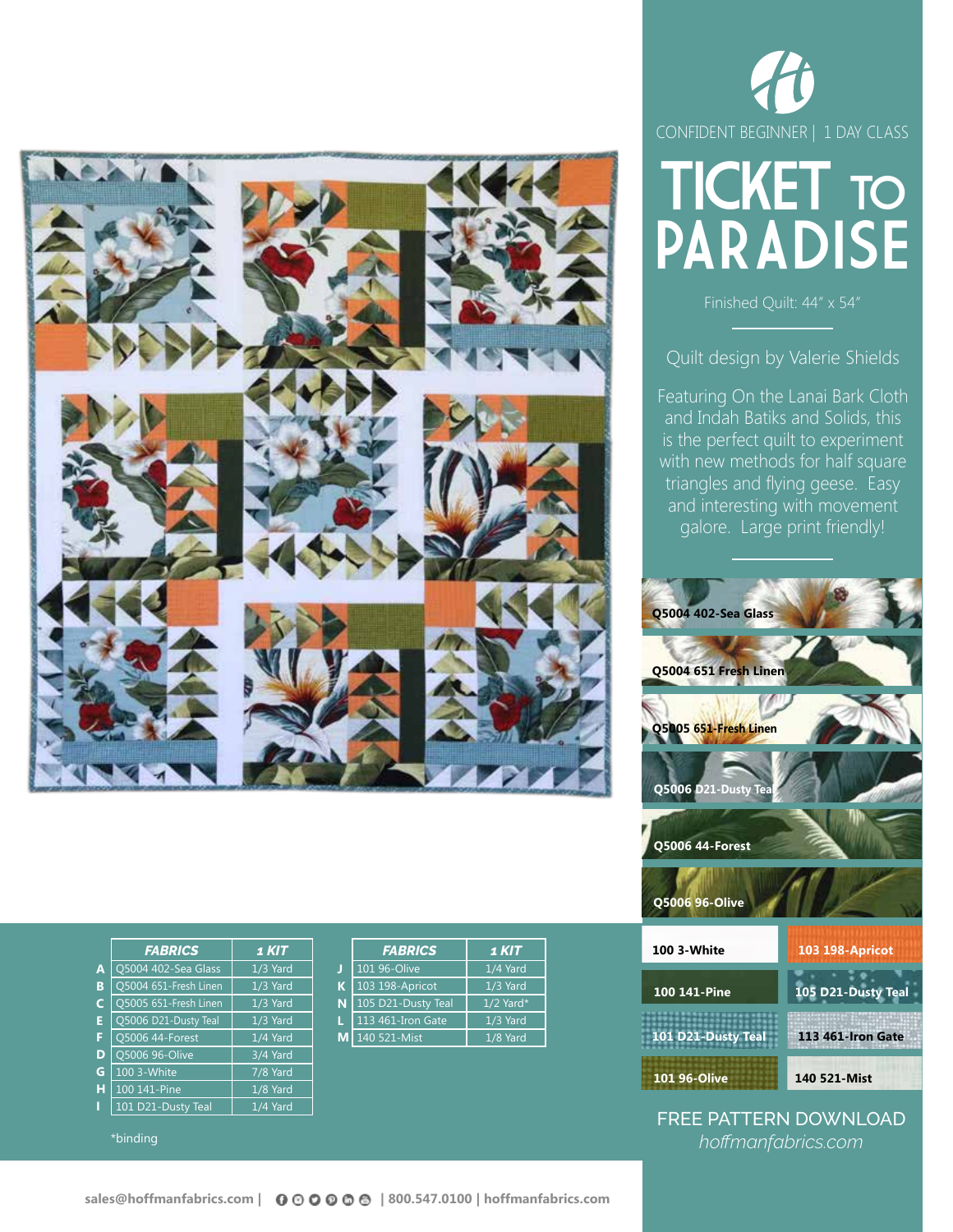## **Ticket to Paradise**

Quilt designed by Valerie Shields, featuring fabric from the new Bark Cloth Collection, *On the Lanai* and *Indah Batiks* from the Me + You Division of Hoffman Fabrics.

Please read all the directions prior to purchasing and cutting fabric. The design gives you freedom to adjust for your preference. The amounts given are exact for the pictured design, so if you decide to adjust the placement or amounts you might choose to purchase additional quantities of fabric. Additional quantities can be used to piece your backing. I always recommend pre-washing your fabrics, so I've allowed for slight shrinkage.

### **SUPPLIES**

- Thread: cotton piecing thread and also cotton quilting thread to match fabric. For piecing I recommend gray "Aurifil." It is a strong cotton that leaves little lint under machine plate and blends well with lights and darks.
- Cutting Mat, Rotary Cutter and Rulers, Marking pencils, Glass Head fine pins
- Design Wall
- Spray Baste (I used *June Tailor Quilt Basting Spray* with this piece)

### **CUTTING**

The top has 9 blocks; each one is a little different as far as arrangement, size and fabric placement. These instructions will be specific for the quilt pictured. Please refer to the picture. **Each fabric is lettered** for cutting and placement clarity. Each block will be numbered (see page 7 for more block details.) **Cut in order of measurements given.**

All cuts include the 1/4" seam allowance

|    | Fabric                     | <b>First Cut</b><br><b>Amount and Size</b>  | <b>Second Cut</b><br><b>Amount and Size</b>        | <b>Third Cut</b><br><b>Amount and Size</b> | <b>Used in Block</b><br><b>Number</b> |
|----|----------------------------|---------------------------------------------|----------------------------------------------------|--------------------------------------------|---------------------------------------|
| A  | Q5004<br>Sea Glass         | $4 - 10.5" \times 8.5"$                     |                                                    |                                            | 1, 5, 7, 9                            |
| в  | Q5004<br>Fresh<br>Linen    | $3 - 10.5" \times 8.5"$                     |                                                    |                                            | 2, 3, 4                               |
| C  | Q5005<br>Fresh<br>Linen    | $2 - 10.5" \times 8.5"$                     |                                                    |                                            | 6, 8                                  |
| D  | Q5006<br>Olive             | $2 - 2.5"$ x wof*<br>$3 - 5.5" \times w$ of | $4 - 2.5" \times 14.5"$<br>$18 - 5.5" \times 5.5"$ | cut diagonally twice                       | 2, 4, 6, 8<br>All                     |
| Е  | Q5006<br><b>Dusty Teal</b> | $3 - 3" \times w$ of                        | $31 - 3" \times 3"$                                |                                            | 1, 3, 5, 7, 9                         |
| F. | Q5006                      | 1 - 5.5" x wof                              | $5 - 5.5" \times 5.5"$                             | cut diagonally twice                       | 2, 4, 6, 8                            |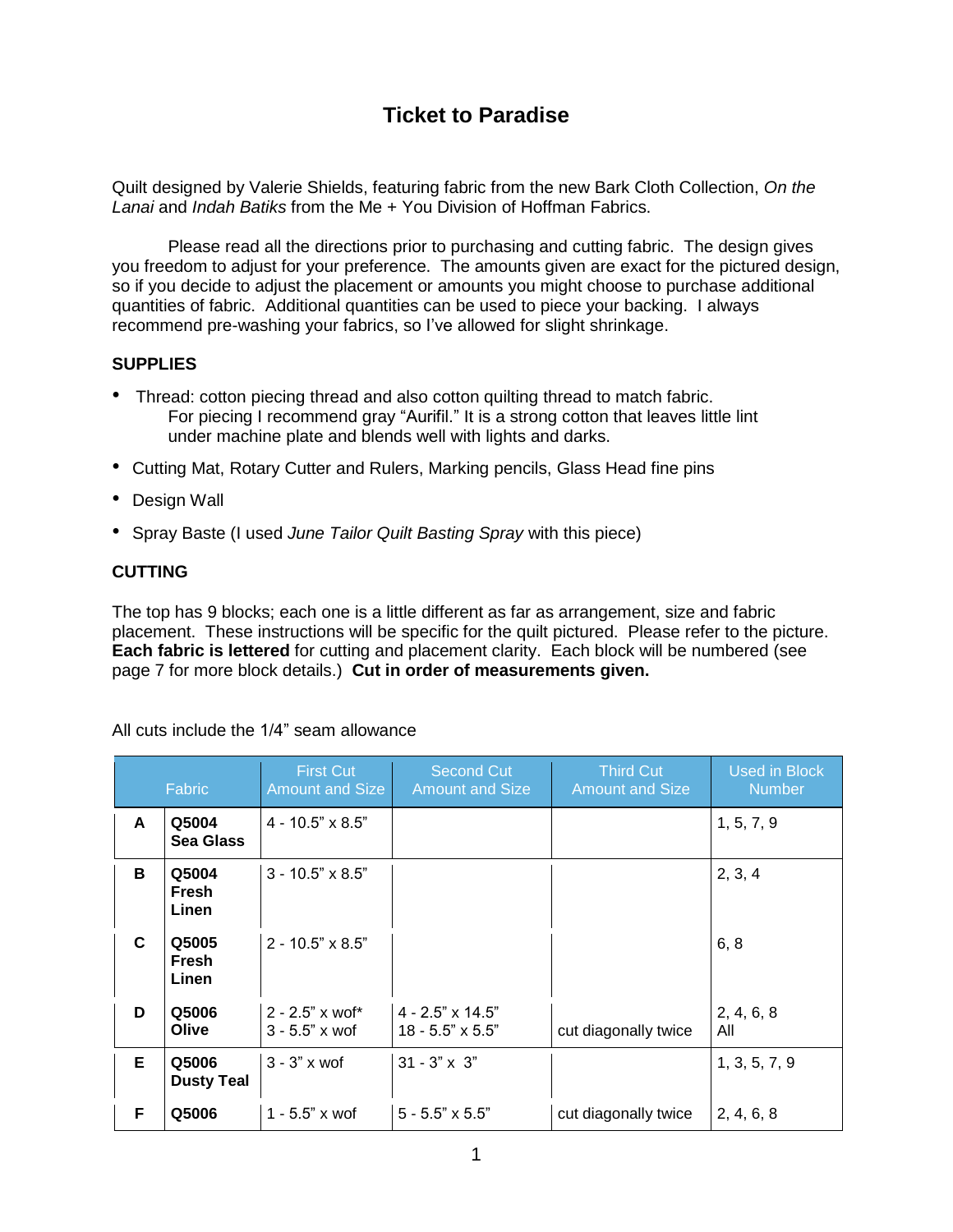|                        | Fabric                   | <b>First Cut</b><br><b>Amount and Size</b>                  | <b>Second Cut</b><br><b>Amount and Size</b>                                                     | <b>Third Cut</b><br><b>Amount and Size</b> | <b>Used in Block</b><br><b>Number</b>                   |
|------------------------|--------------------------|-------------------------------------------------------------|-------------------------------------------------------------------------------------------------|--------------------------------------------|---------------------------------------------------------|
|                        | <b>Forest</b>            |                                                             |                                                                                                 |                                            |                                                         |
| G                      | 100 White                | $4 - 2.5"$ x wof<br>$4 - 3.25x$ wof<br>$2 - 3" \times w$ of | $2 - 12.5" \times 2.5"$<br>$6 - 16.5" \times 2.5"$<br>48 - 3.25" x 3.25"<br>$19 - 3" \times 3"$ | cut on diagonal once                       | 2, 6,<br>2, 4, 6, 8<br>1,2,3,4,5,7,8,9<br>1, 3, 5, 7, 9 |
| н                      | <b>100 Pine</b>          | $1 - 2.5"$ x wof                                            | 4 -10.5" strips                                                                                 |                                            | 2, 4, 6, 8                                              |
| I.                     | 101<br><b>Dusty Teal</b> | $2 - 2.5"$ x wor                                            | 4 - 12.5" strips                                                                                |                                            | 1, 3, 7, 9                                              |
| J                      | 101 Olive                | $1 - 4.5"$ x wof                                            | $4 - 4.5" \times 6.5"$                                                                          |                                            | 2, 4, 6, 8                                              |
| K                      | 103<br><b>Apricot</b>    | 1 - 4.5" $x$ wof<br>$2 - 3.25"$ x wof                       | $4 - 4.5" \times 4.5"$<br>23 - 3.25" x 3.25"                                                    | cut on diagonal once                       | 1, 3, 7, 9<br>2, 4, 6, 8                                |
| L                      | 113<br><b>Iron Gate</b>  | $2 - 3.25"$ x wof<br>$1 - 3" \times w$ of                   | 19 - 3.25" x 3.25"<br>$8 - 3" \times 3"$                                                        | cut on diagonal once                       | 1,2,3,5,6,7,8, 9<br>1, 3, 5, 7, 9                       |
| м                      | 140 Mist                 | $1 - 3$ " x wof                                             | $5 - 3" \times 3"$                                                                              |                                            | 1, 3, 7, 9                                              |
| N                      | 105<br><b>Dusty Teal</b> | See Finishing<br>Instructions                               |                                                                                                 |                                            | Binding                                                 |
| *wof = width of fabric |                          |                                                             |                                                                                                 |                                            |                                                         |

**PIECING** (all seams are 1/4")

### HALF SQUARE TRIANGLES (HST)

There are 62 HST's in this quilt. They are very easy to make. Take all of the 3" squares you cut out from fabrics E, G, L and M. You could group the pairs that comprise the HST by block if that is easiest and do one block at a time or make them all at once. See Page 7 for block placement.

First: On the back side of the squares G, L, M, draw a line diagonally. You could draw all the lines on the fabrics at once to save time.



Second: To make the HST's, take one of Fabric E (this fabric is in all of the HST's) and one of the other fabrics (G, L, or M) and put the right sides together (RST). Pin.

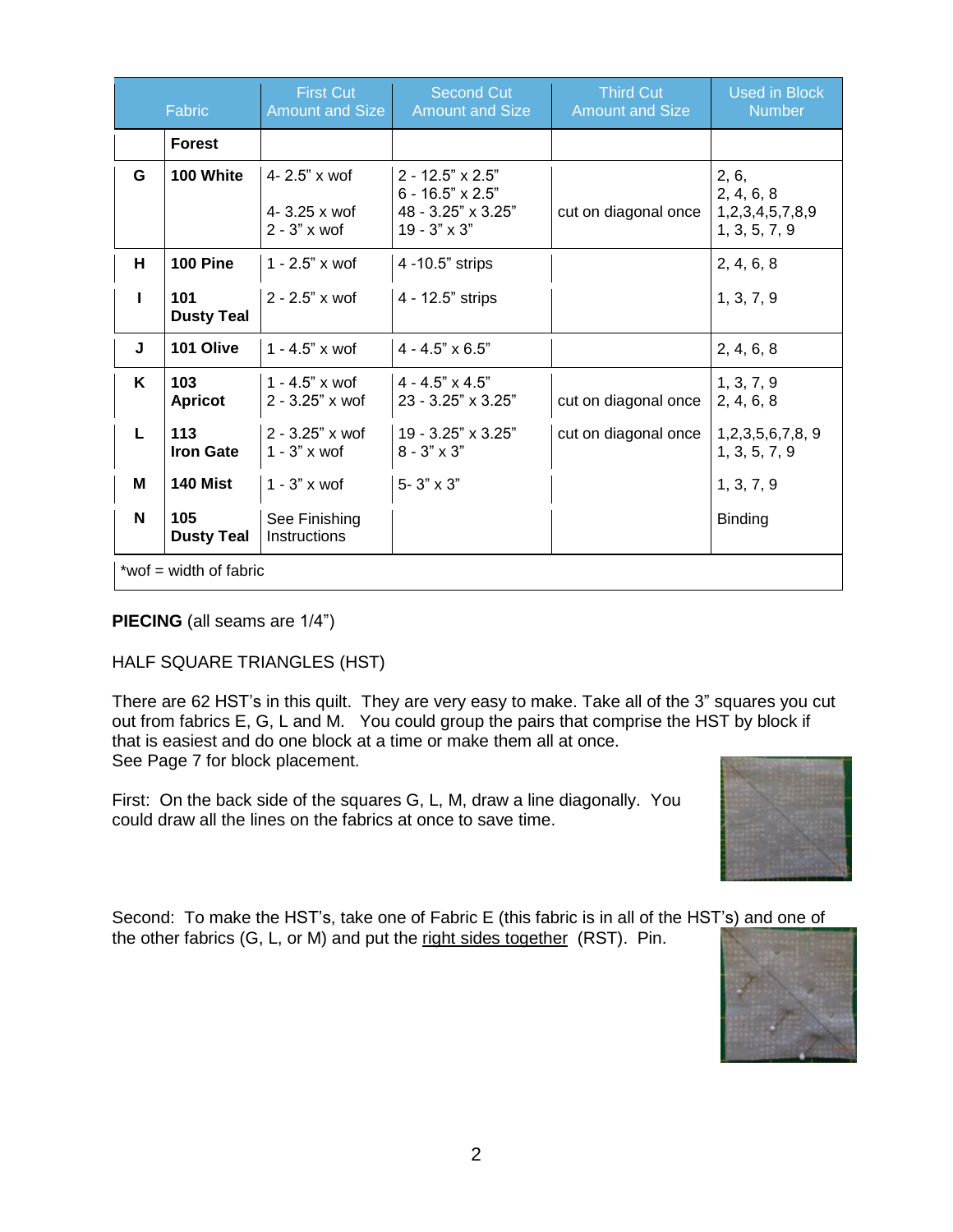Third: Sew 1/4" on each side of the line. Cut on drawn Line. Press Open.



Fourth: Trim each piece to a 2.5" square. Be sure to use a ruler with a diagonal line to ensure uniformity on each side of stitching. You now have 2 squares.





Repeat these steps for all the 3" squares cut from fabrics E,G,L and M. When you are done you will have **38** - G (White) & E HST's, **16** - L (Iron Gate) & E HST's, and **10** - M (Mist) & E HST's. You will have more than you need. See Page 7 for placement.

You should have enough fabric that you could make additional HST's if you want to change up my placement. Example…you may want more of the Mist fabric interspersed so you could trade that out with the White.

### FLYING GEESE (FG)

The Flying Geese will use the 5.5" squares you cut on the diagonal twice from fabrics D & F and the 3.25" squares from fabrics G, K, L, cut on the diagonal once. You will make 90 FG. G, K, & L are the sky units and D & F are the geese. There are 2 sky to each of the geese. (sky/geese).

| You will need: |          |         |          |
|----------------|----------|---------|----------|
| 48 - G/D       | 19 - L/D | 5 - K/D | 18 - K/F |



First: Placing right sides together, align the longer edge of the sky triangle to one the shorter edges of the geese. Pin and sew with a  $\frac{1}{4}$ " seam allowance. Press gently. You are working with the bias the edges so I strongly recommend pinning to avoid stretching and distorting.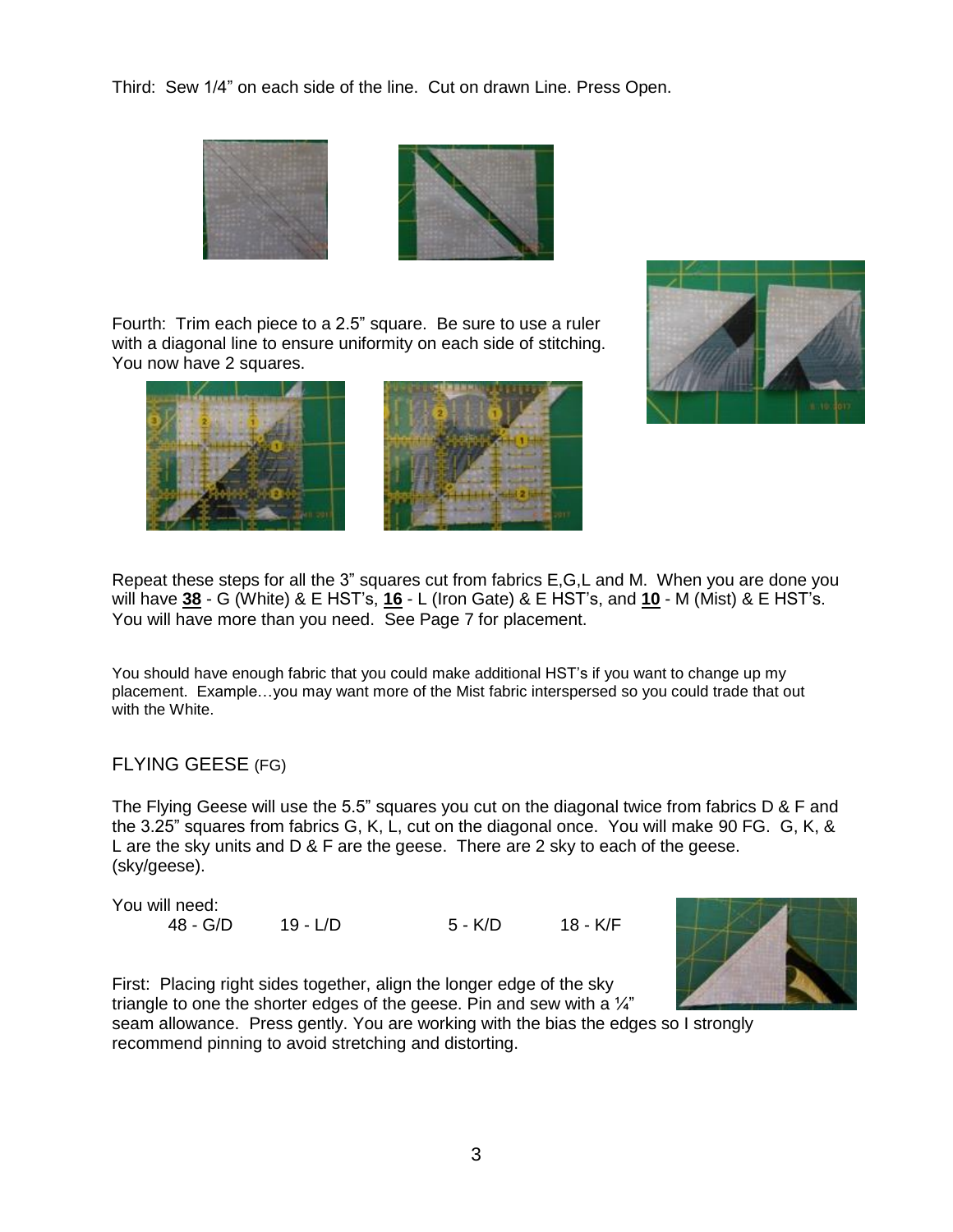Second: With right sides together, align the longer edge of a matching sky triangle to the opposite short edge of the geese. Pin, sew and press.





Third: Trim each piece paying careful attention that you leave a 1/4" seam allowance at the point. Also, if you don't have a ruler designed especially for Flying Geese then be sure to use your 45 degree angle line to keep it accurate. Each piece will measure 2.5" x 4.5".



# **DESIGNING**

Referring to the cover photo and the chart on page 7, place your fabric pieces on your design wall. It will be easier to place one block at a time starting with block 1. The blocks aren't uniform so you should have all the pieces on the board before you start sewing or at least a full row up. When you start sewing pay attention to the direction you are pressing so that you have your seams nestle. That will be important because of the bark cloth. It presses beautifully, but you



don't want any bulkiness with all the points.

This photo is just an example of placing pieces…it is not the actual final placement of the quilt picture. It was my work in progress. As you can see, I use sticky papers as reminders as to what is what.

### **BLOCK CONSTRUCTION**

I'll give you sewing instructions for Block 1 and Block 2. The others are put together very similar.

**Block 1:** (14.5" x 18.5")

- 1. Sew together the 5 Flying Geese pictured at the left of Fabric A.
- 2. Attach the row of those FG to Fabric A.
- 3. Sew the 5 HST's to the right of Fabric A together and attach to Fabric A.
- 4. Sew the 5 FG on the bottom of block together and also attach Fabric K to the left. (Please note that the 6th FG in that row is pieced with Block 2)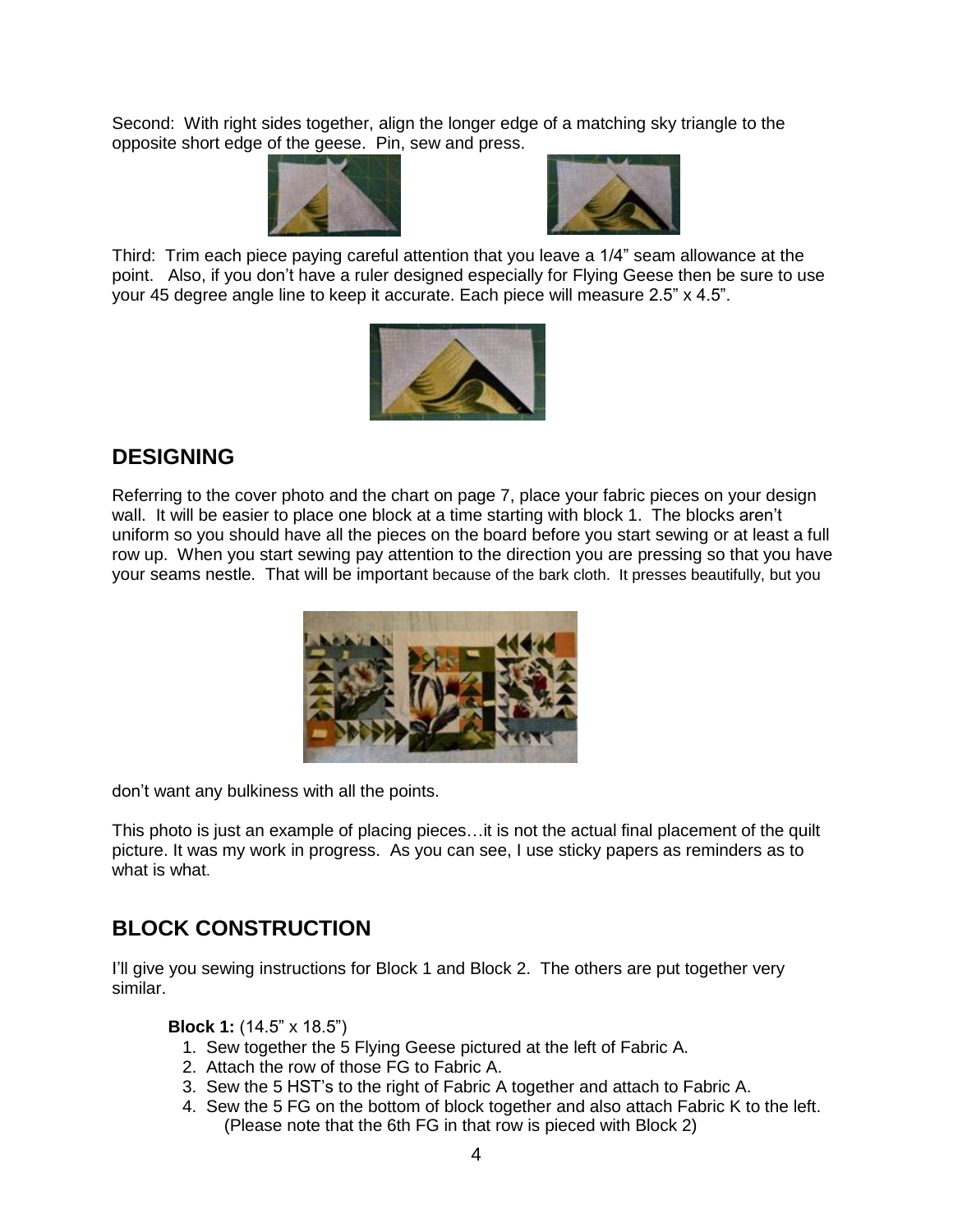- 5. Attach those to the bottom of Fabric A and its additions.
- 6. Sew 1 HST to the right of Fabric I and attach to top Fabric A and its additions.
- 7. Sew the remaining 7 HST's together and attach to top of block.

PAY CLOSE ATTENTION THE DIRECTION YOU ARE PRESSING YOUR SEAMS. PLEASE MAKE THEM NESTLE IN ORDER TO HAVE THIS LIE FLAT.

#### **Block 2: (16.5" x 18.5")**

- 1. Sew together the 5 FG to the right of Fabric B.
- 2. Attach the row of FG to right of Fabric B.
- 3. Attach Fabric H to the right of the FG.
- 4. On the bottom, attach the Fabric D strip. Pin this a lot to avoid stretching/bunching.
- 5. Sew 4 FG together and attach Fabric J to the right. Pay attention to the directions your points are going.
- 6. Attach to the top of the block.
- 7. Sew the last FG to the white 2.5" x 12.5" strip. Pay attention to direction of point.
- 8. Attach this to the left of the block.
- 9. Finish off by attaching the remain Fabric G (white) to the top of the block.

These blocks are assembled like you would a log cabin block. It's important you have the blocks on your design wall so that you can arrange and group the pieces. Again, pay close attention to the direction you are pressing the seams.

### **FINISHING**

Sandwich your quilt and trim. **I trimmed it with an extra 1/8" of backing/batting showing so that I could attached a 3/8" binding without cutting off my points.** I cut my binding on the bias 2 1/2 inches and folded, machine stitched to the front, turned and hand stitched to the back. **I bound the quilt before I quilted it to prevent any excessive fraying of the Bark Cloth on the edges.** After it is bound if you stitch in the ditch along each row and column that secures it well. A good spray baste will hold it so well so that you don't have any bunching and thus it is okay to bind first. I found the bark cloth very nice to quilt on…if you have any reservations then make a practice piece from scraps before working on the quilt top.

Attach a sleeve if you are going to hang and remember your label.